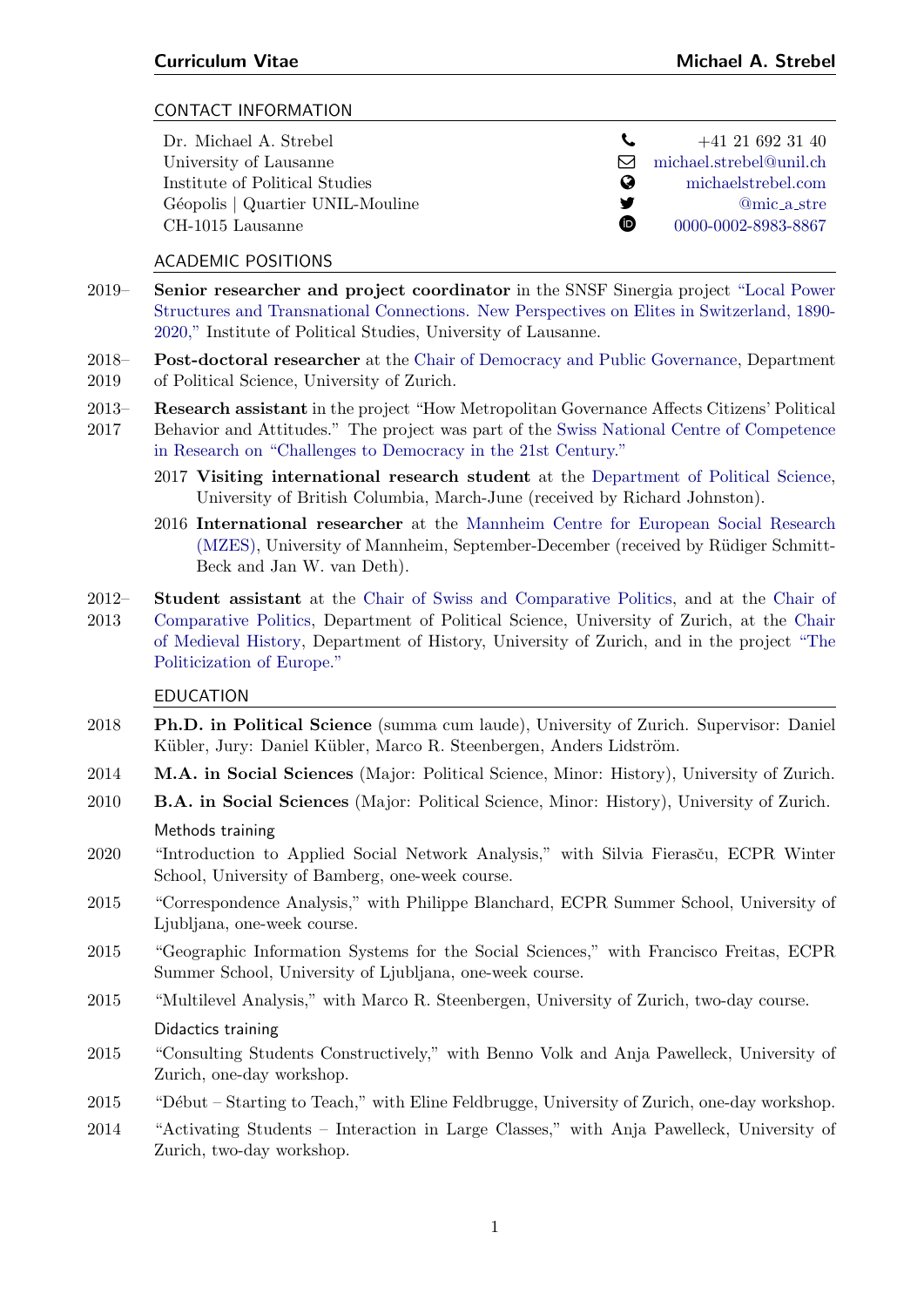Summer schools

- 2016 Summer school on [Local Democracy, Decentralization and Multi-Level Governance,](https://www.sciencespo-rennes.fr/files/sciencepo/media/Recherche/%C3%89cole%20d%C3%A9t%C3%A9-pr%C3%A9sentation.pdf) University of Rennes, July 4-6.
- 2016 Swiss summer school in Democracy Studies on ["Representation and Governance,"](https://www.ipz.uzh.ch/en/studium/phd/democracy-studies/summer-school/past-summer-schools/2016-zurich.html) ETH Zurich, June 20-24.

#### RESEARCH

Peer-reviewed journal articles

- 2022 ["Participatory Processes and their Outcomes: Comparing Assembly and Popular Vote Deci](https://doi.org/10.1017/S1755773922000157)[sions,"](https://doi.org/10.1017/S1755773922000157) European Political Science Review (online first), with Alice el-Wakil.
- 2022 ["A Policy-Centred Approach to Inter-Municipal Cooperation,"](https://www.tandfonline.com/doi/full/10.1080/14719037.2022.2051065) Public Management Review (online first), with Pirmin Bundi.
- 2022 ["Who Supports Metropolitan Integration? Citizens' Perceptions of City-Regional Governance](https://doi.org/10.1080/01402382.2021.1929688) [in Western Europe,"](https://doi.org/10.1080/01402382.2021.1929688) West European Politics 45(5): 1081-1106.  $\rightarrow$  Winner of the [Young Scholar Award 2018](http://eura.org/best-paper-of-a-young-scholar-2018-goes-to-michael-a-strebel-from-switzerland/) of the European Urban Research Association.
- 2021 ["Citizens' Attitudes towards Local Autonomy and Inter-local Cooperation: Evidence from](https://link.springer.com/article/10.1057/s41295-020-00232-3) [Western Europe,"](https://link.springer.com/article/10.1057/s41295-020-00232-3) Comparative European Politics 19(2): 188-207, with Daniel Kübler.
- 2019 ["Why Voluntary Municipal Merger Projects Fail: Evidence from Popular Votes in Switzer](https://www.tandfonline.com/doi/full/10.1080/03003930.2019.1584557)[land,"](https://www.tandfonline.com/doi/full/10.1080/03003930.2019.1584557) Local Government Studies 45(5): 654-675.
- 2019 ["The Importance of Input and Output Legitimacy in Democratic Governance. Evidence](https://doi.org/10.1111/1475-6765.12293) [from a Population-based Survey Experiment in Four West European Countries,"](https://doi.org/10.1111/1475-6765.12293) European Journal of Political Research 58(2): 488-523, with Daniel Kübler and Frank Marcinkowski.
- 2018 ["Incented Voluntary Municipal Mergers as a Two-Stage Process: Evidence from the Swiss](http://journals.sagepub.com/doi/abs/10.1177/1078087416651935) [Canton of Fribourg,"](http://journals.sagepub.com/doi/abs/10.1177/1078087416651935) Urban Affairs Review 54(2): 267-301.

#### Editor-reviewed journal article

2021 ["Getting Rid of Their Ties. The Long-Term Evolution of Elite Networks and Profiles in](https://michaelstrebel.files.wordpress.com/2021/11/strebel_etal_afs61_published.pdf) [the Three Largest Swiss Cities, 1890–2020,"](https://michaelstrebel.files.wordpress.com/2021/11/strebel_etal_afs61_published.pdf) Archiv für Sozialgeschichte 61: 161-180, with Baptiste Antoniazza and André Mach.

Book review

2019 ["Close to Home: Local Ties and Voting Radical Right in Europe,"](https://onlinelibrary.wiley.com/doi/full/10.1111/spsr.12344) Swiss Political Science Review 25(2): 195-198.

#### Public policy evaluation

2019 "Massnahmen zur Erhaltung und Förderung der rätoromanischen und der italienischen Sprache und Kultur im Kanton Graubünden. Evaluationsbericht im Auftrag des BAK" [Measures to Preserve and Promote the Romansh and Italian Language and Culture in the Canton of Grisons] Studienberichte des Zentrums für Demokratie Aarau 16, with Corsin Bisaz, Emilienne Kobelt, Caroline Rausch, Daniel Kübler, and Andreas Glaser.

#### **Datasets**

- 2019 Democratic Governance and Citizenship National Survey [Dataset]. University of Zurich, distributed by FORS, Lausanne, 2019. [https://doi.org/10.23662/FORS-DS-953-2,](https://doi.org/10.23662/FORS-DS-953-2) with Daniel Kübler, Sandra Lavenex, Michael Buess, Rebecca Welge, Thomas Bernauer, Christian Ewert, Tina Freyburg, Steffen Mohrenberg, and Thomas Winzen.
- 2019 Democratic Governance and Citizenship Regional Survey [Dataset]. University of Zurich, distributed by FORS, Lausanne, 2019. [https://doi.org/10.23662/FORS-DS-954-1,](https://doi.org/10.23662/FORS-DS-954-1) with Daniel Kübler, Sandra Lavenex, Michael Buess, Rebecca Welge, Thomas Bernauer, Christian Ewert, Tina Freyburg, Steffen Mohrenberg, and Thomas Winzen.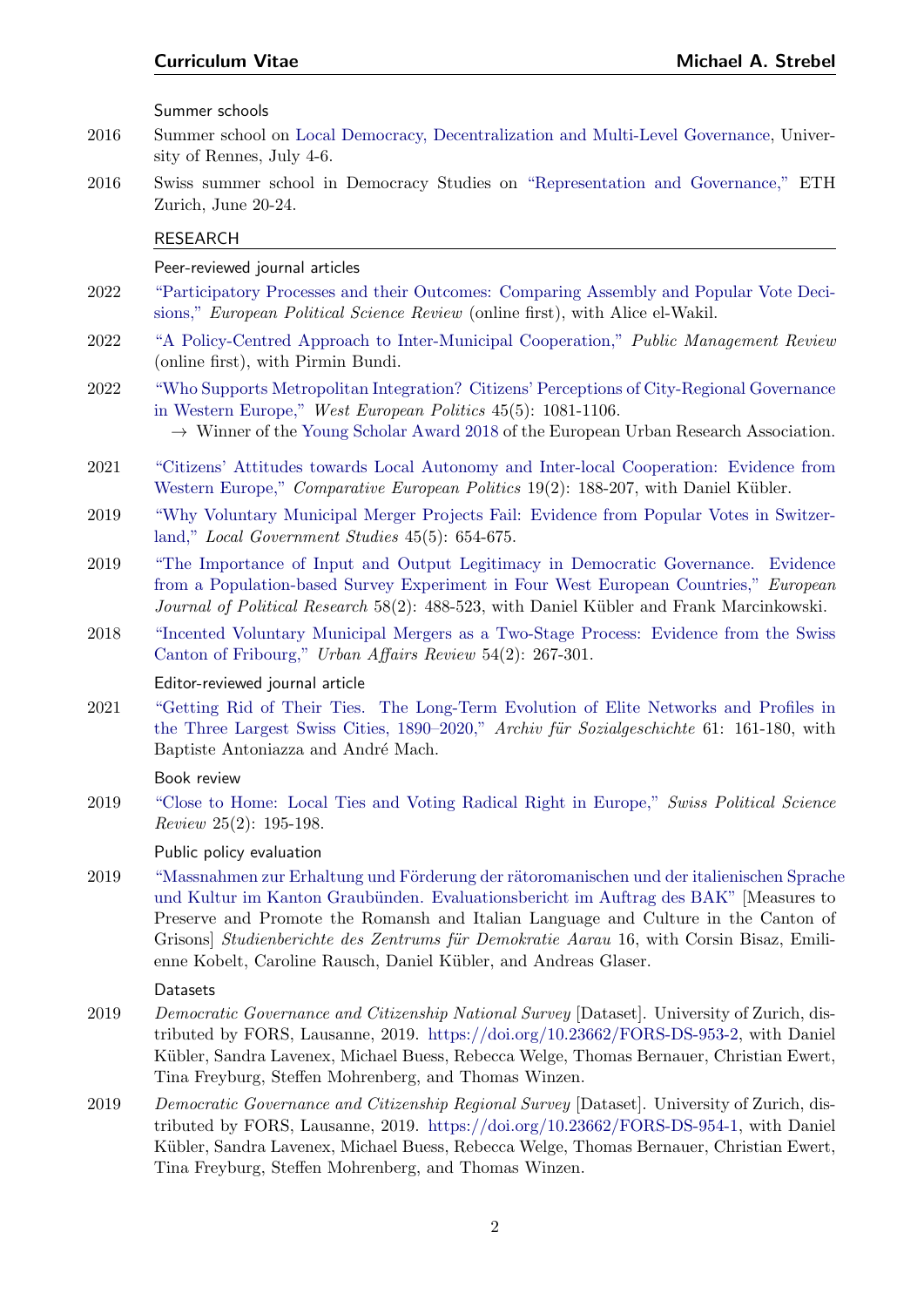# PhD thesis

- 2018 [Public Support for Metropolitan Integration. Citizens' Attitudes in Eight West European](https://www.zora.uzh.ch/id/eprint/174092/) [Metropolitan Areas.](https://www.zora.uzh.ch/id/eprint/174092/) University of Zurich, Faculty of Arts.
	- $\rightarrow$  Price for the best dissertation defended in the academic year 2018/2019 at the Department of Political Science, University of Zurich.

# Articles under review

"From Local Champions to Global Players: A Long-Term Perspective on Swiss Companies' Connections Across Territorial Scales" (presented at SASE 2021, EUSN 2021; revise & resubmit at Global Networks), with André Mach.

"The Urban Left in Power: Comparing 'Municipal Socialists' to the 'New Urban Left' " (presented at ECPR Joint Sessions 2021; under review at the International Journal of Urban and Regional Research), with Baptiste Antoniazza and André Mach.

# Working papers

"The Political Economy of Territorial Consolidation Referendums" (presented at SPSA 2021, EPSA 2021).

"The Political Consequences of Territorial Reforms: Voting for Right-wing Populist Parties after Municipal Mergers in Switzerland?" (presented at SPSA 2020).

"Territorial Reforms and Voting Against the Government: Evidence from the Norwegian Local Government Reform" (presented at MPSA 2021), with Arjan H. Schakel.

"The Rise of the Left in Swiss Cities, 1980-2020" (presented at SPSA 2022), with Sean Mueller.

"The Residential Logic of Swiss Urban Elites (1890-2020): Transformations and Differentiations Between Elite Categories" (presented at the Annual Conference of the French Sociological Association 2021 and at SPSA 2022), with Pierre Benz and Roberto Di Capua.

# CONFERENCES & WORKSHOPS

- 2022 [APSA Annual Meeting](https://connect.apsanet.org/apsa2022/) (scheduled), [ECPR General Conference](https://ecpr.eu/GeneralConference) (scheduled), [SPSA Annual](https://www.svpw-assp.ch/home/) [Conference.](https://www.svpw-assp.ch/home/)
- 2021 [ECPR Joint Sessions of Workshops,](https://ecpr.eu/Events/150) [ECPR Virtual General Conference,](https://ecpr.eu/Events/151) [EPSA Annual Con](https://epsanet.org/conference-2021/)[ference,](https://epsanet.org/conference-2021/) 5<sup>th</sup> [European Conference on Social Networks,](http://www.eusn2021.unina.it/) [MPSA Annual Conference,](https://www.mpsanet.org/events/past-conference-programs/) [SASE](https://sase.org/event/2021-sase-conference/) [Annual Conference,](https://sase.org/event/2021-sase-conference/) [SPSA Annual Conference.](https://www.svpw-assp.ch/home/)
- 2020 [EPSA Annual Conference](https://www.epsanet.org/conference-2020/) (panel cancelled due to Covid-19), [ECPR Virtual General Confer](https://ecpr.eu/Events/156)[ence,](https://ecpr.eu/Events/156) [SPSA Annual Conference,](https://www.svpw-assp.ch/home/) [Sunbelt Annual Conference](https://www.insna.org/sunbelt-archives) (panel cancelled due to Covid-19), [workshop on Elites and the Critique of Elites from the 19](https://web.archive.org/web/20200930082401/https://www.fes.de/afs/cfp)th to the 21st Century.
- 2019 [ECPR General Conference,](https://ecpr.eu/Events/123) [ECPR Joint Sessions of Workshops,](https://ecpr.eu/Events/121) [SPSA Annual Conference &](https://www.svpw-assp.ch/home/) 3-Länder Tagung.
- 2018 [DemocracyNet workshop "Democratic Participation: Theoretical and Empirical Perspec](https://democracynet.eu/ws-demo-part-report/)[tives,"](https://democracynet.eu/ws-demo-part-report/) [ECPR General Conference,](https://ecpr.eu/Events/115) [EURA Annual Conference,](https://eura.org/conferences/previous/eura-2018/) [SPSA Annual Conference.](https://www.svpw-assp.ch/home/)
- 2017 [DemocracyNet workshop "Citizenship and Democracy,"](https://democracynet.eu/workshop-citizenship-and-democracy-report/) [final conference of the NCCR Democ](http://www.snf.ch/en/researchinFocus/nccr/nccr-democracy/Pages/default.aspx)[racy,](http://www.snf.ch/en/researchinFocus/nccr/nccr-democracy/Pages/default.aspx) [MPSA Annual Conference,](https://www.mpsanet.org/events/past-conference-programs/) [SPSA Annual Conference.](https://www.svpw-assp.ch/home/)
- 2016 3-Länder Tagung, [ECPR General Conference,](https://ecpr.eu/Events/95) [IPSA World Congress,](https://www.ipsa.org/events/congress/poznan2016) PhD workshop on Multi-Level Governance, Decentralization and Regionalism [\(VU Amsterdam\).](https://www.fsw.vu.nl/en/departments/political-science-and-public-administration/index.aspx)
- 2015 [APSA Annual Meeting.](https://convention2.allacademic.com/one/apsa/apsa15/index.php?&obf_var=9203201&PHPSESSID=eobmguq4k5kes2366ggdhhrp6o)
- 2014 [ECPR General Conference.](https://ecpr.eu/Events/14)

# CONSULTING, EVALUATION & EXPERTISE

2022 Expert talk on intermunicipal cooperation and urban governance for the management seminar of the finance department of the city of Zurich, 4-5 September (scheduled).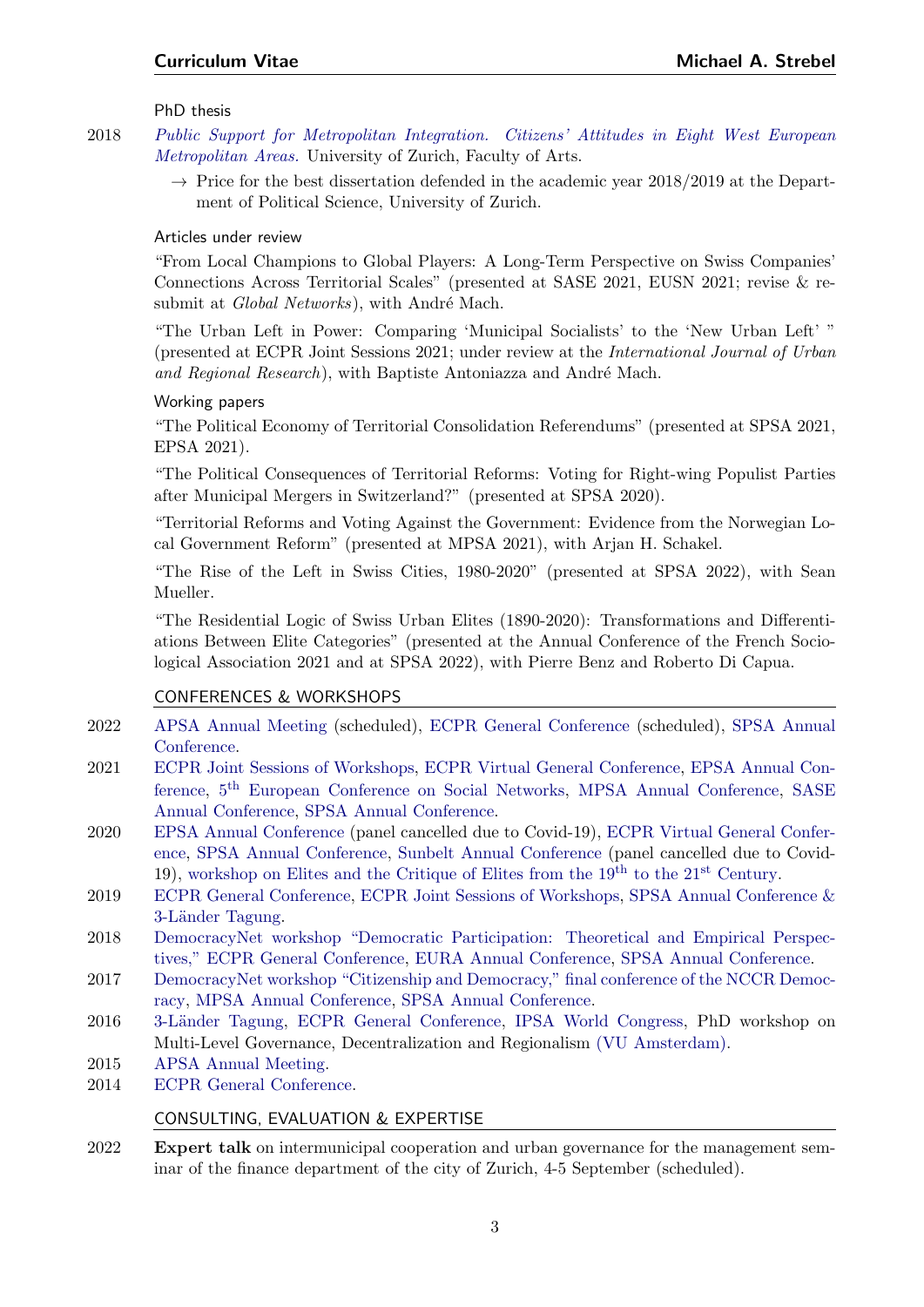- 2022 Expert talk and advice on metropolitan governance as part of the development of the new vision of the Metropolitankonferenz Zürich, 6 May.
- 2019 Scientific advisor and consultant for the government and parliament of the canton of Grisons for the strategic planning of the 2021-2024 legislature, with Daniel Kübler and Flavia Caroni.
- 2018– 2019 Senior researcher in an evaluation project on Romansh and Italian language promotion in the canton of Grisons for the Swiss Federal Office of Culture, with Corsin Bisaz, Emilienne Kobelt, Caroline Rausch, Daniel Kübler, and Andreas Glaser.

#### AWARDS & GRANTS

- 2022 Shortlisted for [SNSF Ambizione research grant,](https://www.snf.ch/en/N18L3oGWomTSSGkF/funding/careers/ambizione) procedure ongoing, interview on 16 June (CHF 514,145).
- 2020 [Research grant by the University of Lausanne](https://www.unil.ch/ssp/fr/home/menuinst/recherche/services-aux-chercheurs/recherche-de-financements.html) for a project on guilds in the city of Zurich (CHF 4,000).
- 2019 Best dissertation award by the Department of Political Science, University of Zurich (CHF 500).
- 2019 Shortlisted for the [Rudolf Wildenmann Price,](https://ecpr.eu/Prizes/PrizeDetails.aspx?PrizeID=7) which is awarded for the best paper presented at the [ECPR Joint Sessions of Workshops.](https://ecpr.eu/Events/EventTypeDetails.aspx?EventTypeID=4)
- 2019 [Travel grant by the University of Zurich](https://www.phil.uzh.ch/de/fakultaet/finanzielleunterstuetzung/kongressreisen.html) to attend the ECPR Joint Sessions in Mons (CHF 557).
- 2018 [Young scholar award](https://web.archive.org/web/20200930082724/http://eura.org/best-paper-of-a-young-scholar-2018-goes-to-michael-a-strebel-from-switzerland/) of the European Urban Research Association ( $\in$  1,000 travel grant).
- 2016 Travel grant by the [Chair in Multilevel Governance \(VU Amsterdam\)](https://fsw.vu.nl/en/departments/political-science-and-public-administration/research/multi-layered-governance/index.aspx) and the [Center for](https://europe.unc.edu/) [European Studies at UNC Chapel Hill](https://europe.unc.edu/) to attend a PhD workshop on multilevel governance in Amsterdam ( $\in$  800).
- 2015 [Travel grant by the University of Zurich](https://www.phil.uzh.ch/de/fakultaet/finanzielleunterstuetzung/kongressreisen.html) to attend the annual conference of the American Political Science Association in San Francisco (CHF 1,154).

### TEACHING

#### University of Zurich, seminars, lead instructor

- 2019 "Size and Democracy: Territorial Reforms and Democratic Legitimacy," M.A. seminar, spring. [\(Syllabus\)](https://michaelstrebel.files.wordpress.com/2019/03/syllabus_grc3b6ssedemokratie.pdf).
- 2014– "Democratic Governance beyond the Nation State: Institutions, Communication, and Per-
- 2016 ceptions," one-year B.A. research seminar for advanced Bachelor students, co-taught twice with Rebecca Welge [\(Syllabus\)](https://michaelstrebel.files.wordpress.com/2016/10/syllabus_hs2015.pdf).

#### University of Zurich, supervision

- $2019$  M.A. thesis supervision  $(1)$ , with Daniel Kübler.
- 2016 B.A. thesis supervision (4), with Rebecca Welge.
- $2015$  M.A. thesis supervision  $(1)$ , with Daniel Kübler.
- 2015 B.A. thesis supervision (11), with Rebecca Welge.

#### University of Zurich, Swiss Youth in Science

2014 "Cooperation and Conflict. Environmental Protection and Sustainability in a Global World," one-week intensive course for Swiss Youth in Science, co-taught with Christian Ewert.

University of Zurich, teaching assistant

- 2012– "Advanced Course in Comparative Politics," one-year B.A. lecture, taught by Dominic Höglinger.
- 2013
- 2012/ "Basics for History Students," B.A. seminar, spring, taught by Julia Heinemann.

2013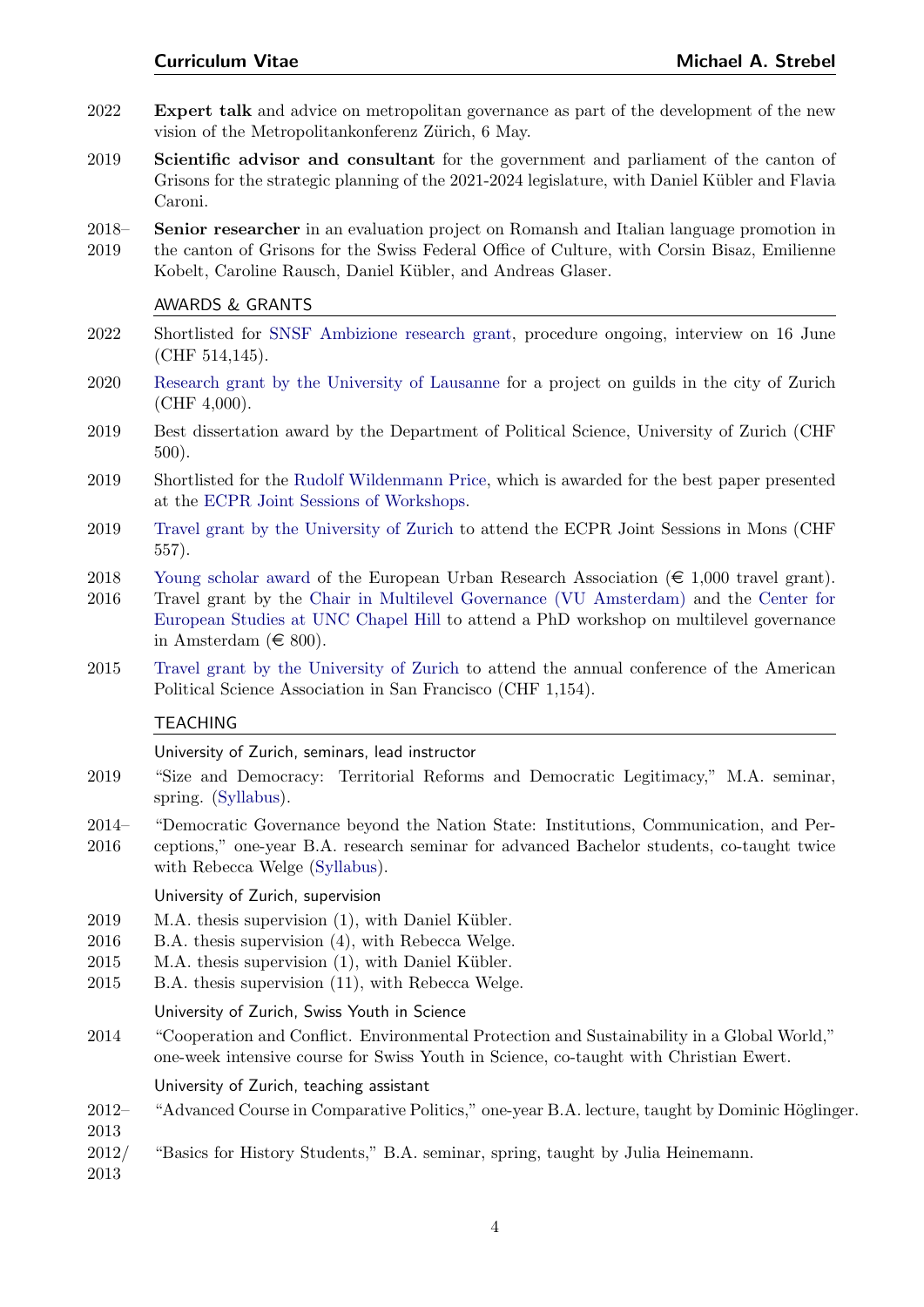- 2012 "City-States in Italy and the Old Swiss Confederacy," B.A. and M.A. seminar, spring, taught by Simon Teuscher.
- 2012 "Introduction to Comparative Politics," B.A. lecture, spring, taught by Dominic Höglinger.

# PROFESSIONAL SERVICE

# Review

Reviewer for [American Journal of Political Science,](https://onlinelibrary.wiley.com/journal/15405907) [British Journal of Political Science,](https://www.cambridge.org/core/journals/british-journal-of-political-science) [Elec](https://www.journals.elsevier.com/electoral-studies)[toral Studies,](https://www.journals.elsevier.com/electoral-studies) [International Political Science Review,](https://journals.sagepub.com/home/ips) [Italian Journal of Electoral Studies,](https://oaj.fupress.net/index.php/qoe/about) [Journal of European Integration,](https://www.tandfonline.com/toc/geui20/current) [Parliamentary Affairs,](https://academic.oup.com/pa) [Policy & Internet,](https://onlinelibrary.wiley.com/journal/19442866) [Political Behav](https://www.springer.com/journal/11109)[ior,](https://www.springer.com/journal/11109) [Political Research Exchange,](https://www.tandfonline.com/action/showAxaArticles?journalCode=prxx20) [Political Science Research and Methods,](https://www.cambridge.org/core/journals/political-science-research-and-methods) [Political Studies,](https://journals.sagepub.com/home/psx) [Swiss Political Science Review](https://onlinelibrary.wiley.com/journal/16626370) and [Urban Affairs Review.](http://journals.sagepub.com/home/uar) Web of Science Publons profile: [L-8991-2019.](https://publons.com/researcher/1722230/michael-strebel/)

#### Memberships

Member of the [COST Action on Intergovernmental Coordination from Local to European](https://www.cost.eu/actions/CA20123/#tabs+Name:Description) [Governance \(IGCOORD\),](https://www.cost.eu/actions/CA20123/#tabs+Name:Description) of [DemocracyNet,](http://www.democracynet.eu) the [Swiss Political Science Association,](https://www.svpw-assp.ch/home/) and of the ECPR standing groups on [Local Government and Politics,](https://ecpr.eu/StandingGroups/StandingGroupHome.aspx?ID=19) [Federalism and Regionalism,](https://ecpr.eu/StandingGroups/StandingGroupHome.aspx?ID=7) and [Elites and Political Leadership.](https://ecpr.eu/StandingGroups/StandingGroupHome.aspx?ID=54)

#### OUTREACH

#### Blog posts & other articles

- 2022 "Assemblées communales ou votations : comment le processus de prise de décision influence le résultat," DeFacto-Blog platform.
- 2022 " "Échange : richesse pour influence politique.' Les pondérations du corps électoral lors des décisions sur les fusions de communes," DeFacto-Blog platform.
- 2019 ["Problemdruck oder politischer Einfluss? Gemeindefusionen in Volksabstimmungen,"](https://www.defacto.expert/2019/05/13/problemdruck-oder-politischer-einfluss-gemeindefusionen-in-volksabstimmungen/) DeFacto-Blog platform.
- 2018 ["Why It's Not Just About the Outcome: Citizens also Care About Democratic Decision-](http://www.democraticaudit.com/2018/07/04/why-its-not-just-about-the-outcome-citizens-also-care-about-democratic-decision-making/)[Making,"](http://www.democraticaudit.com/2018/07/04/why-its-not-just-about-the-outcome-citizens-also-care-about-democratic-decision-making/) Blog-Post on Democratic Audit UK, with Daniel Kübler and Frank Marcinkowski.
- 2018 "Was wollen die Bürger\*innen von der Demokratie und wann wollen sie es?" DeFacto-Blog platform, with Daniel Kübler and Frank Marcinkowski.
- 2016 ["Elite versus Volk?"](https://michaelstrebel.files.wordpress.com/2016/10/strebel_kommunalmagazin_2016.pdf) Kommunalmagazin 33(5): 26-28.
- 2016 ["Angst vor Machtverlust verhindert Gemeindefusionen,"](http://www.defacto.expert/2016/08/18/gemeindefusionen/) DeFacto-Blog platform. Media
- 2022 [Short article](https://schweizermonat.ch/wenn-gemeinden-verschwinden/) on my research on municipal mergers in the monthly magazine "Schweizer Monat."
- 2021 [Interview](https://www.nzz.ch/schweiz/grossfreiburg-es-kommt-bei-fusionen-nur-selten-zu-einsparungen-ld.1647531) on the success of municipal mergers in popular votes in the "Neue Zürcher Zeitung," 28.09.2021.
- 2021 [Interview](https://www.rts.ch/play/radio/la-matinale/video/louest-lausannois-adopte-un-plan-directeur-intercommunal-pour-se-developper-comme-une-grande-ville-video?id=12295347) on intermunicipal cooperation in West-Lausanne in Swiss French public radio show "Matinale," 22.06.2021.
- 2021 [Interview](https://www.srf.ch/audio/einfach-politik/gemeindefusionen-effizient-oder-unsinnig?id=12005096) on municipal mergers in the Swiss German public radio show "Einfach Politik," 18.06.2021.

#### Knowledge transfer

- 2019– Trainer and teacher in secondary schools for the civic education project ["Demokratiebausteine"](https://demokrative.ch/index.php/en/activities/building-blocks-of-democracy) (Building Blocks of Democracy).
- 2016– Founding and managing board member (since 2021) of the association [Demokrative](https://demokrative.ch/index.php/en/home-en/members-of-demokrative) (promotion of civic education).